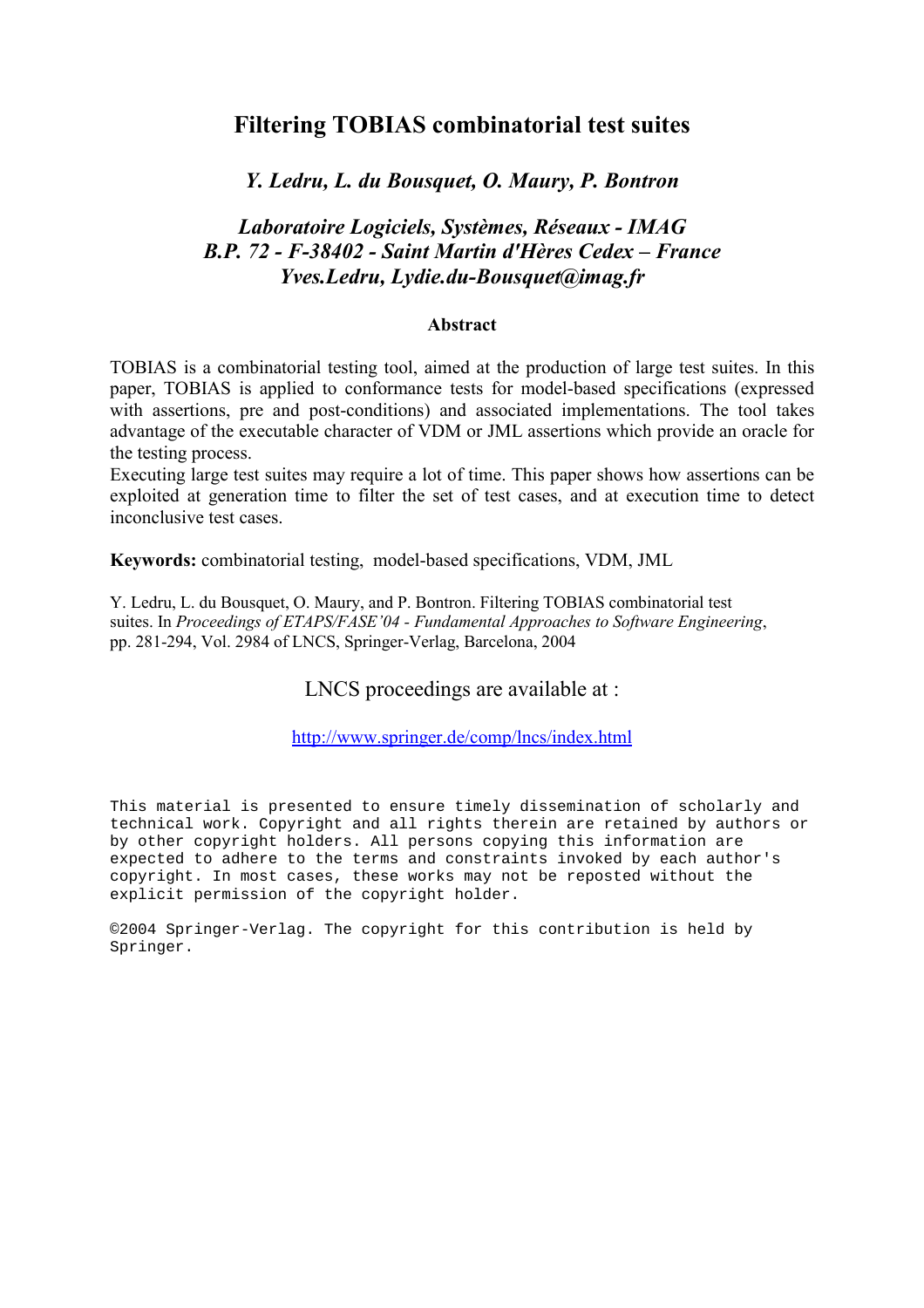## Filtering TOBIAS combinatorial test suites

Yves Ledru, Lydie du Bousquet, Olivier Maury, Pierre Bontron

Laboratoire Logiciels, Systèmes, Réseaux - IMAG B.P. 72 - F-38402 - Saint Martin d'Hères Cedex - France {Yves.Ledru, lydie.du-bousquet}@imag.fr

Abstract. TOBIAS is a combinatorial testing tool, aimed at the production of large test suites. In this paper, TOBIAS is applied to conformance tests for model-based specifications (expressed with assertions, pre and post-conditions) and associated implementations. The tool takes advantage of the executable character of VDM or JML assertions which provide an oracle for the testing process. Executing large test suites may require a lot of time. This paper shows how assertions can be exploited at generation time to filter the set of test cases, and at execution time to detect inconclusive test cases.

Keywords: combinatorial testing, model-based specifications, VDM, **JML** 

#### Introduction  $\mathbf{1}$

Software testing appears nowadays as one of the major techniques to evaluate the conformance between a specification and some implementation. Some may argue that testing only reveals the presence of errors and that conformance may only be totally guaranteed by formal proof, exhaustive testing or a combination of both techniques. Unfortunately, such techniques are often very difficult to apply. In such cases, testing may contribute to increase the confidence that the implementation conforms to its specification. Confidence may result from coverage measurements, from the principles of the test synthesis or selection technique, from the size of the test suite, or from the expertise of the test engineers.

Industrial experiments [5] have shown that test cases within a large test suite often feature a high level of similarity. Many test cases correspond to the same sequence of method calls, with different parameters. Producing these test cases is a repetitive task that reveals the need for appropriate tool support.

From these observations, we have developed the TOBIAS test generator<sup>1</sup> which is aimed at the production of a large set of similar test cases. TOBIAS starts from a test pattern and a description of its instantiations. The tool then unfolds the pattern into a large set of test cases which can be output according to the format of several test tools: calls to VDM operations [12] for VDMTools,

<sup>&</sup>lt;sup>1</sup> TOBIAS was developed within the COTE project, with the support of the French RNTL program. The COTE project gathered Softeam, France Telecom R&D, Gemplus, IRISA and LSR/IMAG.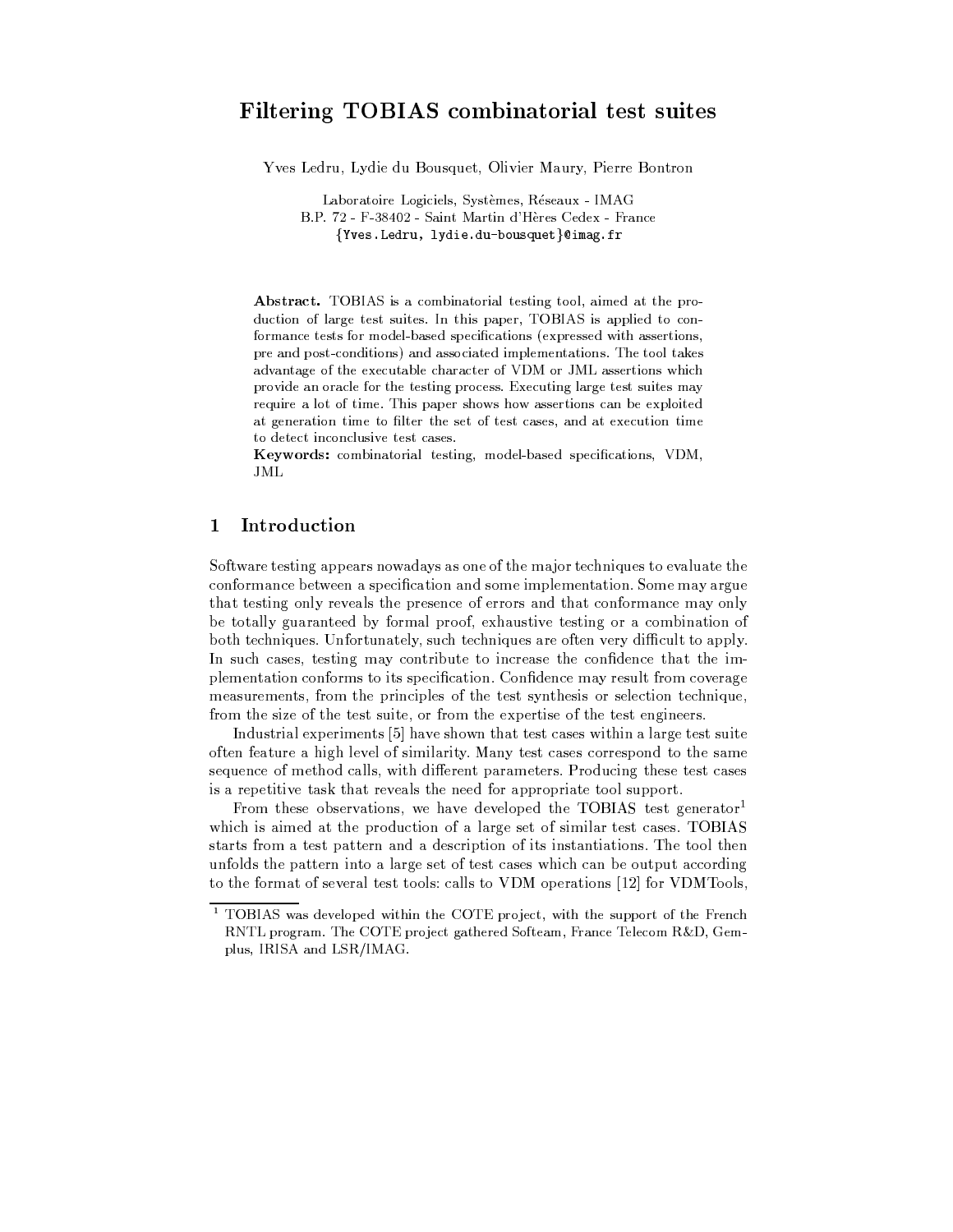Java test cases for JUnit[9] and JML specifications  $[8, 10, 11]$ , and test purposes for TGV [7].

TOBIAS is a typical example of combinatorial testing tool. Its originality is to deal with sequences of method calls, instead of only combination of parameter values. This allows to use the tool with systems that require several interactions before reaching some "interesting" states. It also allows to design test cases in terms of the behavior that has to be exercised.

This paper gives an introduction to TOBIAS. Sect. 2 recalls the principles of conformance testing using executable model-based specifications. Then Sect. 3 gives a quick presentation of the tool and reports on its capability to find errors, on the basis of a simple example, and from the results of industrial experiments. The intrinsic limitation of the tool is that it is subject to combinatorial explosion. Sect. 4 presents two kinds of filters that can be used with TOBIAS to help master the size of test suites. Finally, Sect. 5 draws the conclusions and perspectives of this work.

#### $\overline{2}$ Conformance testing with model-based specifications

#### $2.1\,$ Checking conformance with model-based specifications

Model-based specifications describe a system in terms of invariant properties, pre- and postconditions. Some model-based languages, e.g. VDM and JML, have an executable character. It is thus possible to use invariant assertions, as well as pre- and postconditions as oracle for a conformance testing process. VDM assertions can be evaluated in the VDMTools environment against the VDM version of the specified code [6], or compiled into  $C++$  [1]. JML specifications are translated into Java, added to the code of the specified program, and checked against it. The executable assertions are thus executed before, during and after the execution of a given operation (Fig. 1).



Fig. 1. Dynamic checks associated to operation execution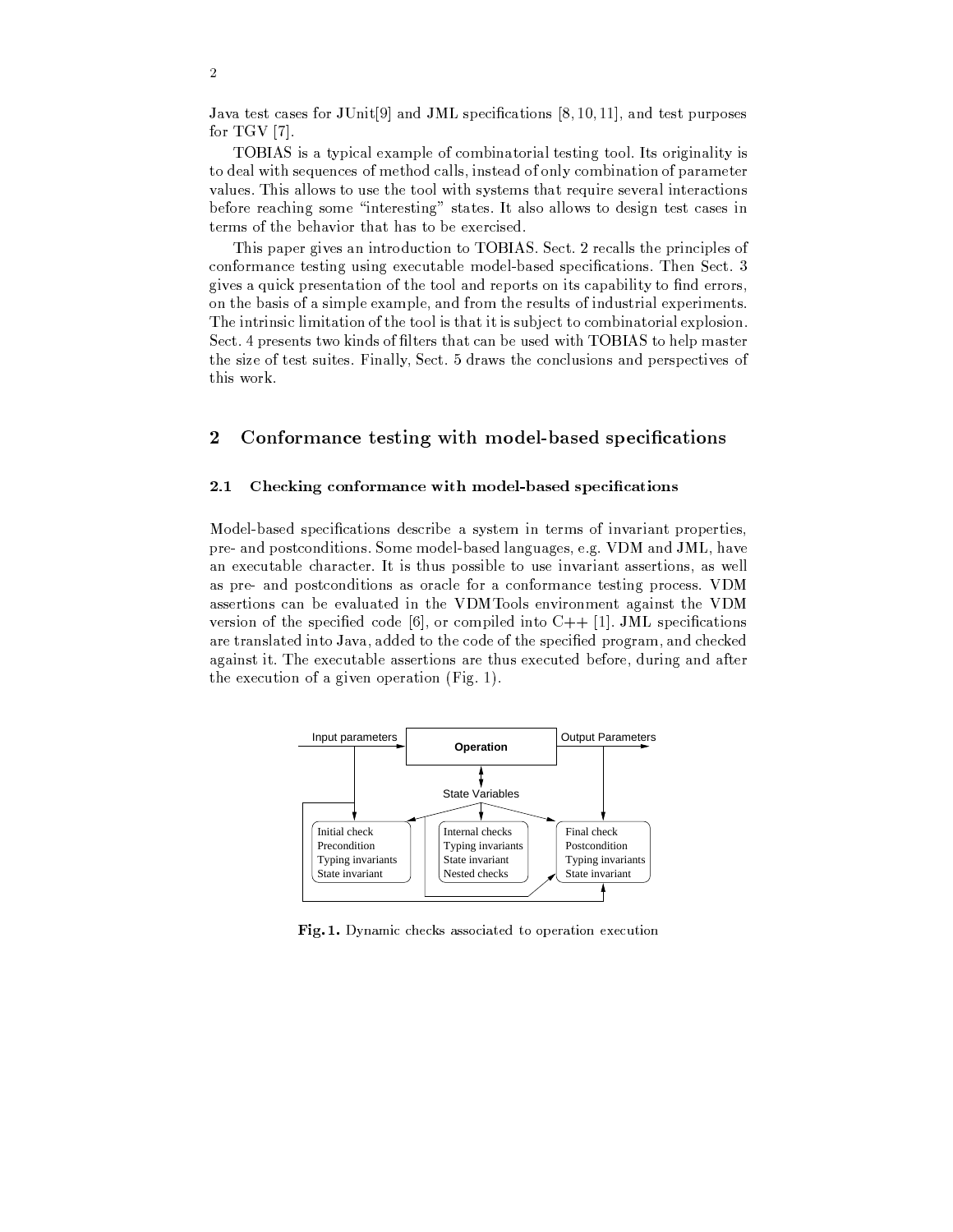One should note that the specification invariants are not exactly checked at the same instants in JML and VDM. In VDM, invariants are evaluated after each statement. In JML, invariants are properties that have to hold in all *visible* states. A visible state roughly corresponds to the initial and final states of any method invocation  $[8]$ .

When an operation is executed in one of those environments, three cases may happen  $(Fig. 1)$ :

- All checks succeed: the behavior of the operation conforms with the specification for these input values and initial state. The test delivers a PASS verdict
- An intermediate or final check fails: this reveals an inconsistency between the behavior of the operation and its specification. The implementation does not conform to the specification and the test delivers a FAIL verdict.
- An initial check fails: in this case, performing the whole test will not bring useful information because it is performed outside the specified behavior. This test delivers an INCONCLUSIVE verdict.

For example,  $\sqrt{x}$  has a precondition that x has to be positive. Therefore, a test of a square root method with -1 leads to an INCONCLUSIVE verdict.

#### $2.2$ A small example in VDM and JML

Let us study a simple example of buffer system (Fig. 2). This system is composed of three buffers. The specification models only the number of elements present in the buffers. A buffer is then modeled with an integer value, which indicates the number of elements in it. The system state is given by the three variables b1, b2 and b3.

The maximum size of the system is 40 elements. The system has to distribute the elements amongst the buffers so that: buffer **b1** is smaller than **b2**, which is smaller than b3. The difference between b1 and b3 should not exceed 15 elements. These constraints leave some freedom on the way to share the elements between buffers. For example, 30 elements can be stored as b1=5 b2=10 b3=15 or as b1=8  $b2=10 b3=12$ 

Three methods are set to modify the systems:

- Init resets all buffers to zero.
- $-$  Add(x) increases the total number of elements of the system of a strictly positive number  $(x)$  (i.e. it adds x elements to the buffers; these elements are distributed in b1, b2, and b3).
- Remove(x) decreases the total number of elements in the system of a strictly positive number  $(x)$  (i.e. it removes x elements from the buffers).

The specifications of **Add** and **Remove** keep some implementation freedom: the buffer in which the elements have to be added/removed is not set. For example, if the current state is 8 10 12, and if 2 elements have to be added, the final state could be 8 10 14, 8 12 12, but also 6 12 14.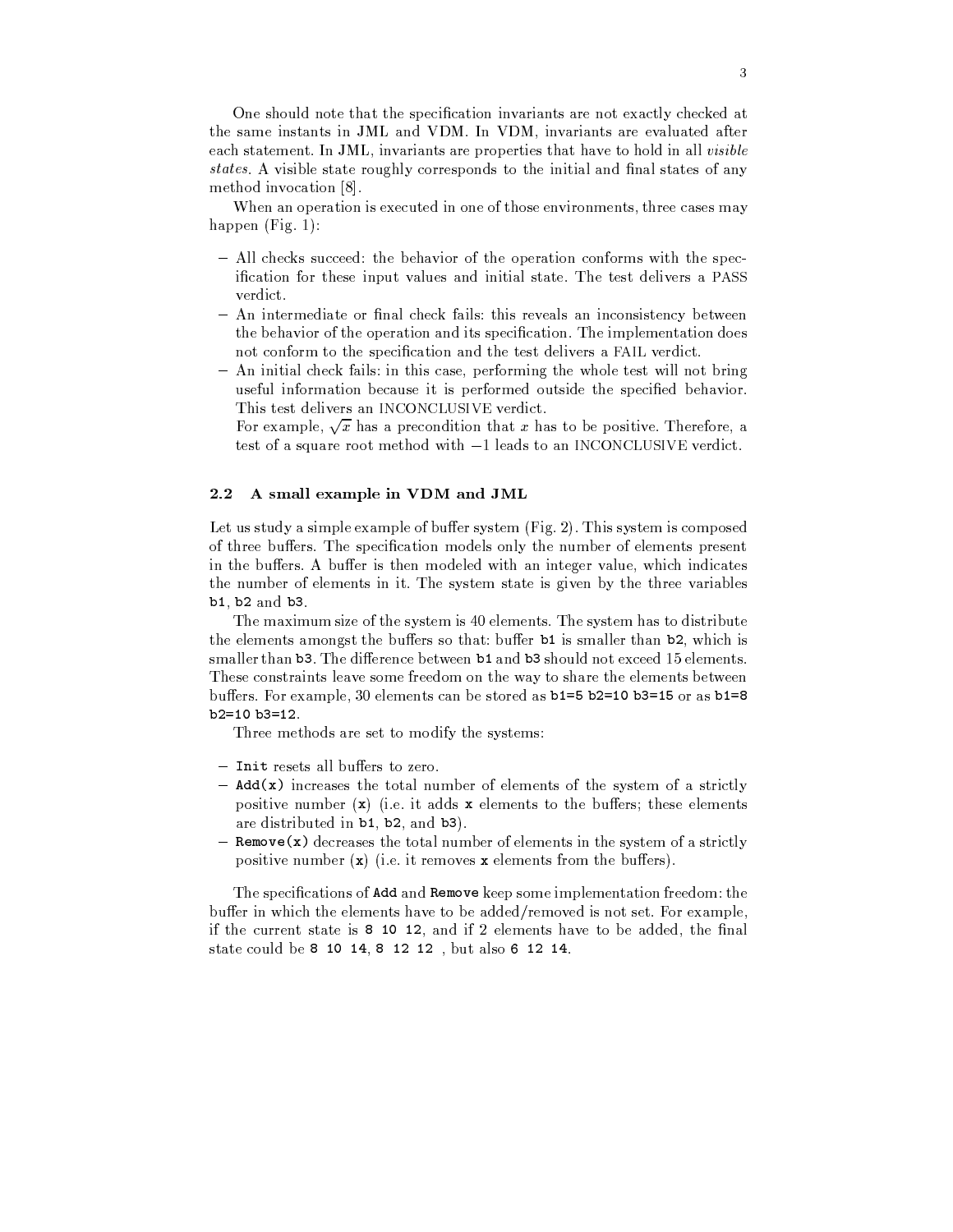```
state buffers of
b1 : nat
b2 : nat
b3 : natinv mk_buffers(b1, b2, b3) ==
b1+b2+b3<-40 and 0<-b1 and b1<-b2 and b2<-b3 and b3-b1<-15init B == B = mk_buffers(0,0,0)endoperations
Init: () ==> ()Init() == ...post b1+b2+b3=0
Add: nat ==( )Add(x) == ...pre x<=5 and b1+b2+b3+x<=40post b1+b2+b3 = b1^*+b2^*+b3^*+xRemove: nat == ()
Remove(x) == ...pre x < =5 and x < =b1+b2+b3post b1+b2+b3 = b1^{\circ}+b2<sup>\circ</sup>+b3<sup>\circ</sup>-x
\ddot{\phantom{1}}----------------- JML -----------------
public class Buffer{
    public int b1;
    public int b2;
    public int b3;
    /*0 public invariant
      0 b1+b2+b3<=40 && 0<=b1 && b1<=b2 && b2<=b3 && b3-b1<=15; */
    /*@ requires true;
      @ modifies b1, b2, b3;
      0 ensures b1==0 && b2==0 && b3==0; */
    public Buffer() {}
    /*@ requires true;
      @ modifies b1, b2, b3;
      0 ensures b1==0 && b2==0 && b3==0; */
    public void Init() \{... \}/*0 requires x < -5 && b1+b2+b3+x <= 40 && x>=0;
      @ modifies b1, b2, b3;
      0 ensures b1+b2+b3 == \odot d(b1+b2+b3) + x;\ast/public void Add(int x){...}
    /*0 requires x \le -5 && x \le -b1 + b2 + b3 && x \ge -0;
      @ modifies b1, b2, b3;
      0 ensures b1+b2+b3 == \old(b1+b2+b3) - x; *public void Remove(int x){...}
\rightarrow
```
 $\overline{4}$ 

Fig. 2. Buffer example specification in VDM and JML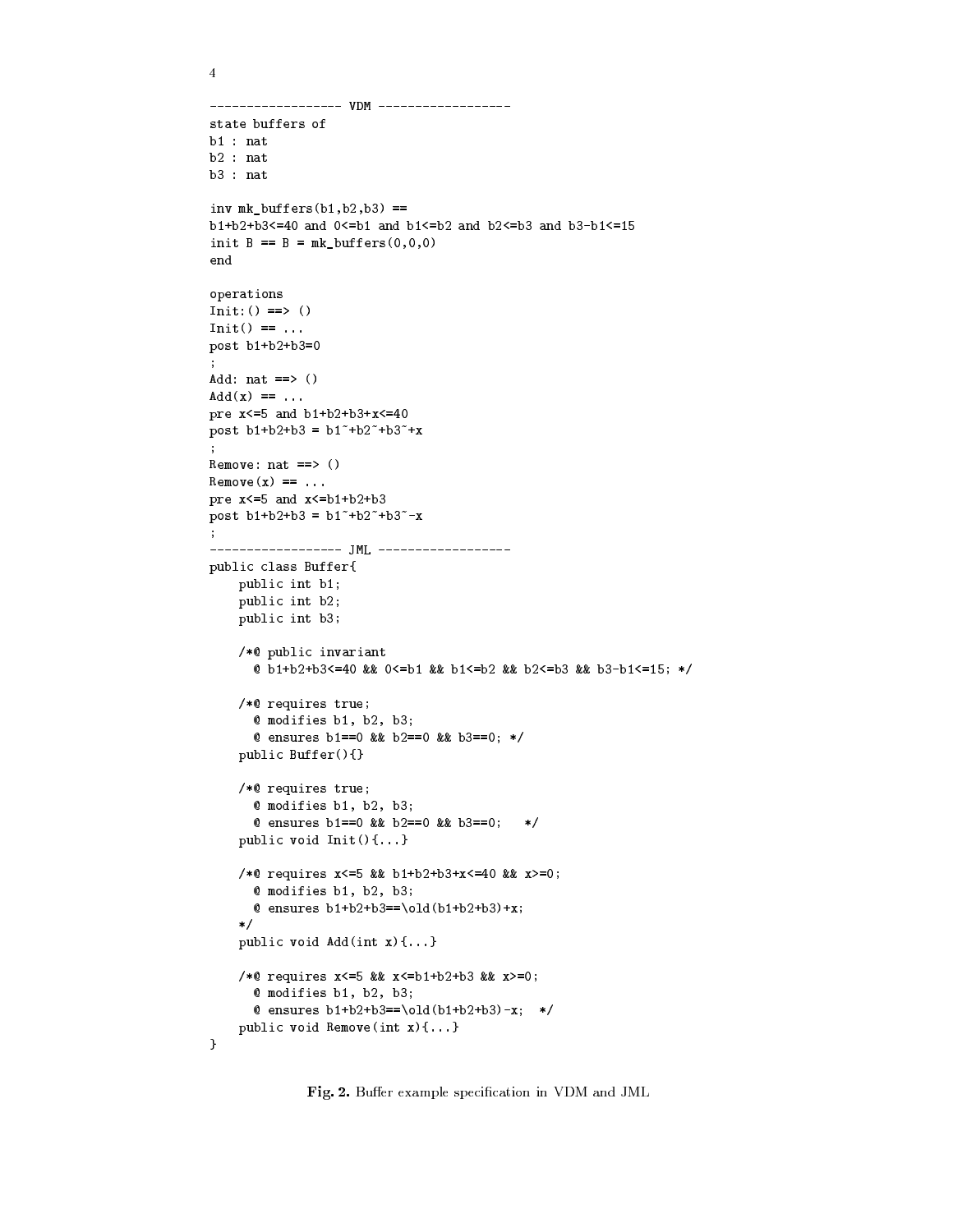#### 2.3 Test cases

We define a test case as a sequence of operation calls. For example, the following test case initializes the buffer system, adds two elements and removes one of them.

 $TC1$  :  $Init()$ ;  $Add(2)$ ;  $Remove(1)$ 

Each operation call may lead to a PASS, FAIL or INCONCLUSIVE verdict. As soon as a FAIL or INCONCLUSIVE verdict happens, we choose to stop the test case execution and mark it with this verdict. A test case that is carried out completely receives a PASS verdict.

For example, in the context of the above specification, the test cases TC2 and TC3 should produce an INCONCLUSIVE verdict. If test TC4 is executed against a "correct" implementation, it should produce a PASS.

```
TC2 : Init(); Add(-1)TC3 : Init(); Add(2); Remove(3)TC4 : Init(); Add(3); Remove(2); Remove(1)
```
#### **TOBIAS** 3

TOBIAS is a test generator based on combinatorial testing [4]. Combinatorial testing performs combinations of selected input parameters values for given operations and given states. For example, a tool like JML-JUnit [3] generates test cases which consist of a single call to a class constructor, followed by a single call to one of the methods. Each test case corresponds to a combination of the parameters of the constructor and a combination of the parameters of the method.

#### Principles of TOBIAS  $3.1$

TOBIAS adapts combinatorial testing to the generation of sequences of operation calls. This allows to reach states that do not correspond to a single call to a constructor. It also allows to design tests in terms of behaviors rather than states. For example, in the specification of the buffers, the initial state is fixed (0 0 0), and it is not possible to add more than 5 elements at a time. Therefore a rather long sequence is needed (at least 8 operations) to test the behavior of the system at its limits (40 elements).

The input of TOBIAS is composed of a test pattern (also called test schema) which defines a set of test cases. A pattern is a bounded regular expression involving the operations of the VDM or JML specification. TOBIAS unfolds the pattern into a set of sequences, and then computes all combinations of the input parameters for all operations of the pattern.

The patterns may be expressed in terms of groups, which are structuring facilities that associate a method, or a set of methods to typical values. For example, let us consider schema S1:

 $\begin{array}{l} \left\{ \begin{array}{l} \mathtt{Init()}\end{array};\ \mathtt{Add\_Gr} \\ \text{with }\mathtt{Add\_Gr}=\{\mathtt{Add}(x)|x\in\{1,2,3,4,5\}\} \end{array} \right.$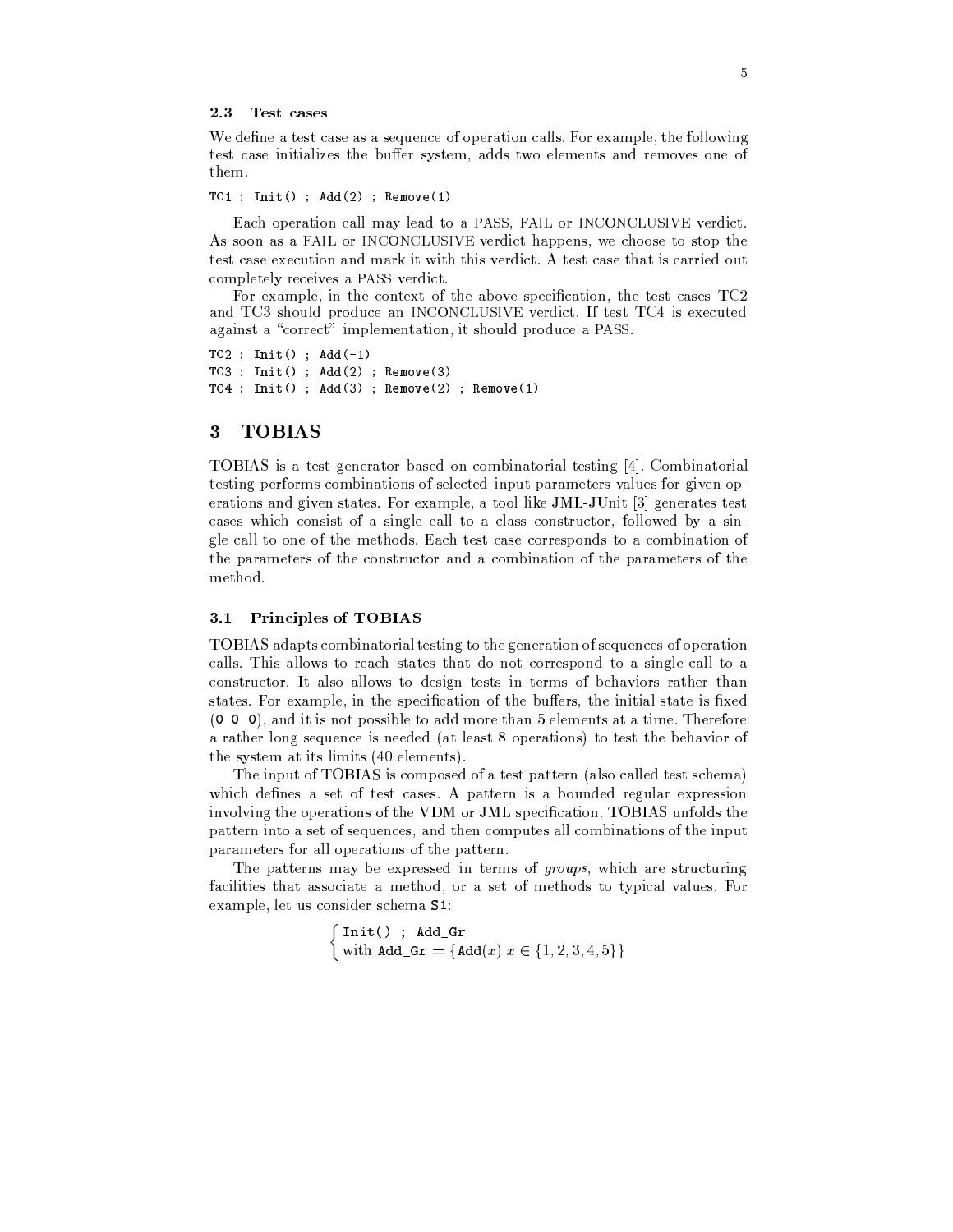Add Gr is a set of 5 instantiations of calls to the method Add. The pattern S1 is unfolded into 5 test sequences:

```
S1-TC1 : Init() ; Add(1)S1-TC2: Init(); Add(2)S1-TC5 : Init() ; Add(5)
```
Groups may also involve several operations. Let S2 and S2' be two other examples of schemas:

```
S2 = Int(); Modify_Gr^{1..2}
S2' = Int(); Add(2); Modify_Gr^{1}...2}
with Modify_Gr = {Add(x)|x \in {1, 2, 3, 4, 5}} \cup {Remove(y)|y \in {1, 3, 5}}
```
Modify Gr is a set of  $(5+3)=8$  instantiations. The expression  $\uparrow$  (1..2) means that the group is repeated 1 to 2 times. The patterns **S2** and **S2**' are unfolded into  $8+(8*8)=72$  test sequences:

```
S2-TC1 : Init() ; Add(1)\sim 100S2-TC8: Init(); Remove(5)
S2-TC9 : Init() ; Add(1) ; Add(1)\sim 10 .
S2-TC72 : Init() ; Remove(5) ; Remove(5)
          _____________________
S2'-TC1 : Init() ; Add(2); Add(1)\sim \sim \simS2'-TC72 : Init() ; Add(2); Remove(5) ; Remove(5)
```
Group definitions may be reused in several schemas, leading to some level of modular construction.

#### $3.2$ Finding errors with Tobias

Let us consider the buffer problem specification. We have proposed an implementation, containing one error: the Remove operation can set one of the three buffers to a negative value while keeping the total number of elements positive. which is forbidden by the specification invariant. This solution was implemented in VDM and Java. We executed the tests corresponding to the schemas  $S2, S2'$ . \$3, and \$4.

```
S3 = Int(); Add(5)^7; Modify_Gr^{1}...2\begin{cases}\nS4 = \text{Init}(); \text{ Add\_Gr}; \text{ Modify\_Gr^{-11..3}} \\
\text{with Modify\_Gr} = \{Add(x) | x \in \{1, 2, 3, 4, 5\}\} \cup \{\text{Remove}(y) | y \in \{1, 3, 5\}\} \\
\text{and Add\_Gr} = \{Add(x) | x \in \{1, 2, 3, 4, 5\}\}\n\end{cases}
```
The schema  $S2'$  was introduced in order to decrease the number of inconclusive verdicts of schema S2. The schema S3 aims at testing the behavior of

6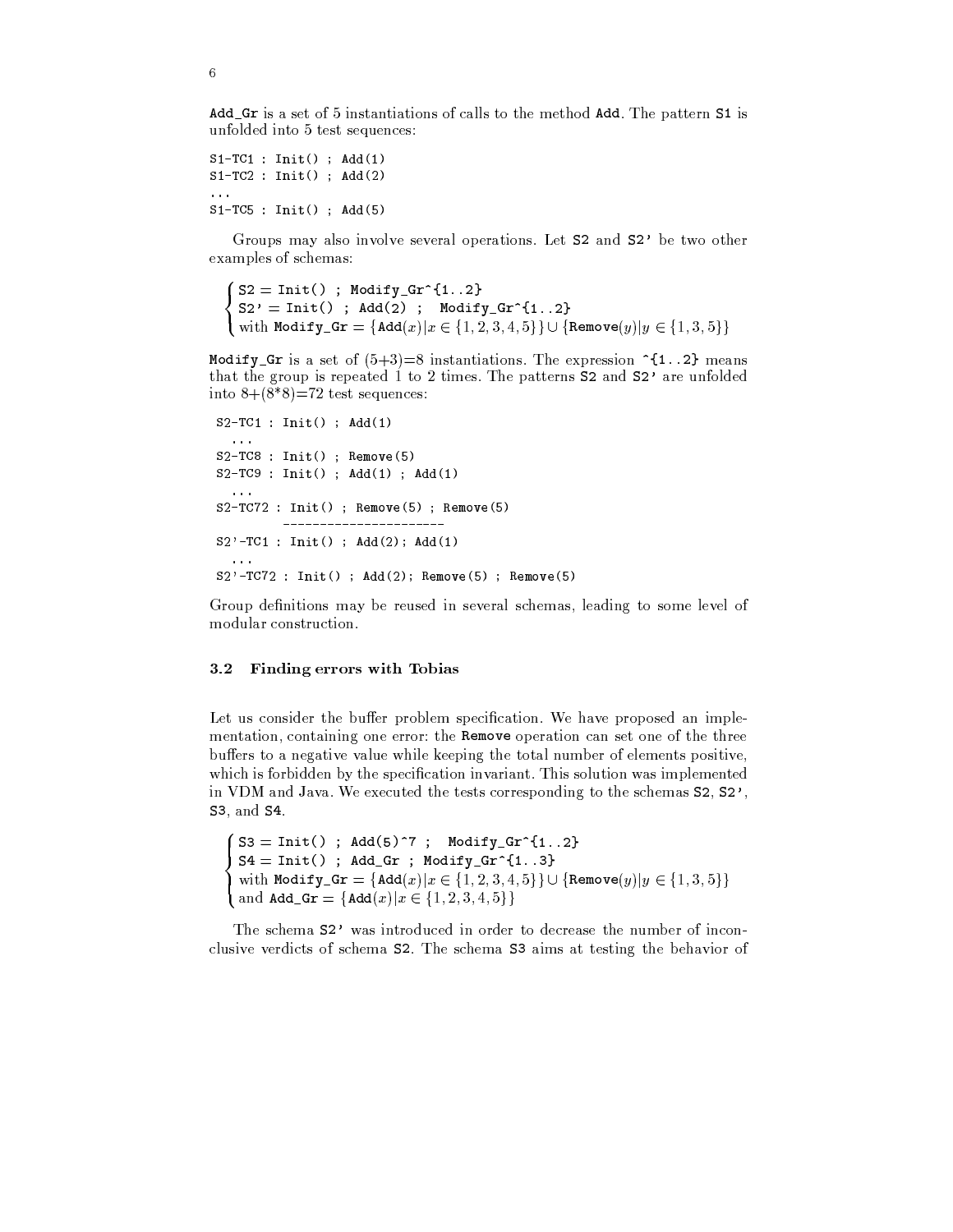the application at the "limits", i.e. when the buffer system is quite full. The schema S4 was built to produce lots of test sequences (some kind of "brute force" approach"). The following table gives the verdicts of the various test cases.

|     |           | Schema Test_cases Pass Inconclusive Fail |         |
|-----|-----------|------------------------------------------|---------|
| S2  | 39        | 33                                       |         |
| S2' |           | 22                                       |         |
| S3  | 57        | 15                                       |         |
| S4  | 2920 1887 |                                          | 773 260 |

As expected, the error is detected (by schemas  $S2'$  and  $S4$ ). S3 is aimed at testing full buffers and can not reveal the error; S2 is a small test suite with a lot of inconclusive test cases, which does not achieve enough exhaustiveness to find the error.

This example shows that TOBIAS test suites are able to find errors. Here the error was not straightforward, and small test suites such as S2 are not sufficient to detect it (actually, the error may only happen if two Add operations have been performed). Longer test sequences are needed, such as the ones generated by S4.

We have carried out several experiments with TOBIAS. In [12], we report on a VDM case study. This case study showed that the development of a TOBIAS test suite requires the same amount of effort as a simple manual test suite. It also shows that since TOBIAS test suites achieve more exhaustiveness (by exercising all combinations in the schema), they reveal some errors that are often overlooked by manual test suites.

#### 3.3 Industrial case study

Two experiments were also carried out on an industrial case study provided by Gemplus (a smart card manufacturer). The case study is a banking application which deals with money transfers. It has been produced by Gemplus Research Labs and is somehow representative of java applications connected to smart cards. The application user (i.e. the customer) can consult his accounts and make some money transfers from one account to another. The user can also record some "transfer rules", in order to schedule regular transfers. These transfer rules can be either saving or spending rules.

The case study is actually a simplified version of an application already used in the real world. The code length is 500 lines. The specification was given in JML. Most preconditions are set to true. Since the application deals with money, and since some users may have malicious behaviors, the application is expected to have defensive mechanisms. Thus, it is supposed to accept any entry, but it should return error messages or raise exceptions if the inputs are not those expected for a nominal behavior. It is a typical example of *defensive programming* style. This means that test cases do not produce INCONCLUSIVE verdicts.

Two testing experiments with TOBIAS were carried out from this case study. The first one was carried out by a Gemplus team. They have first used their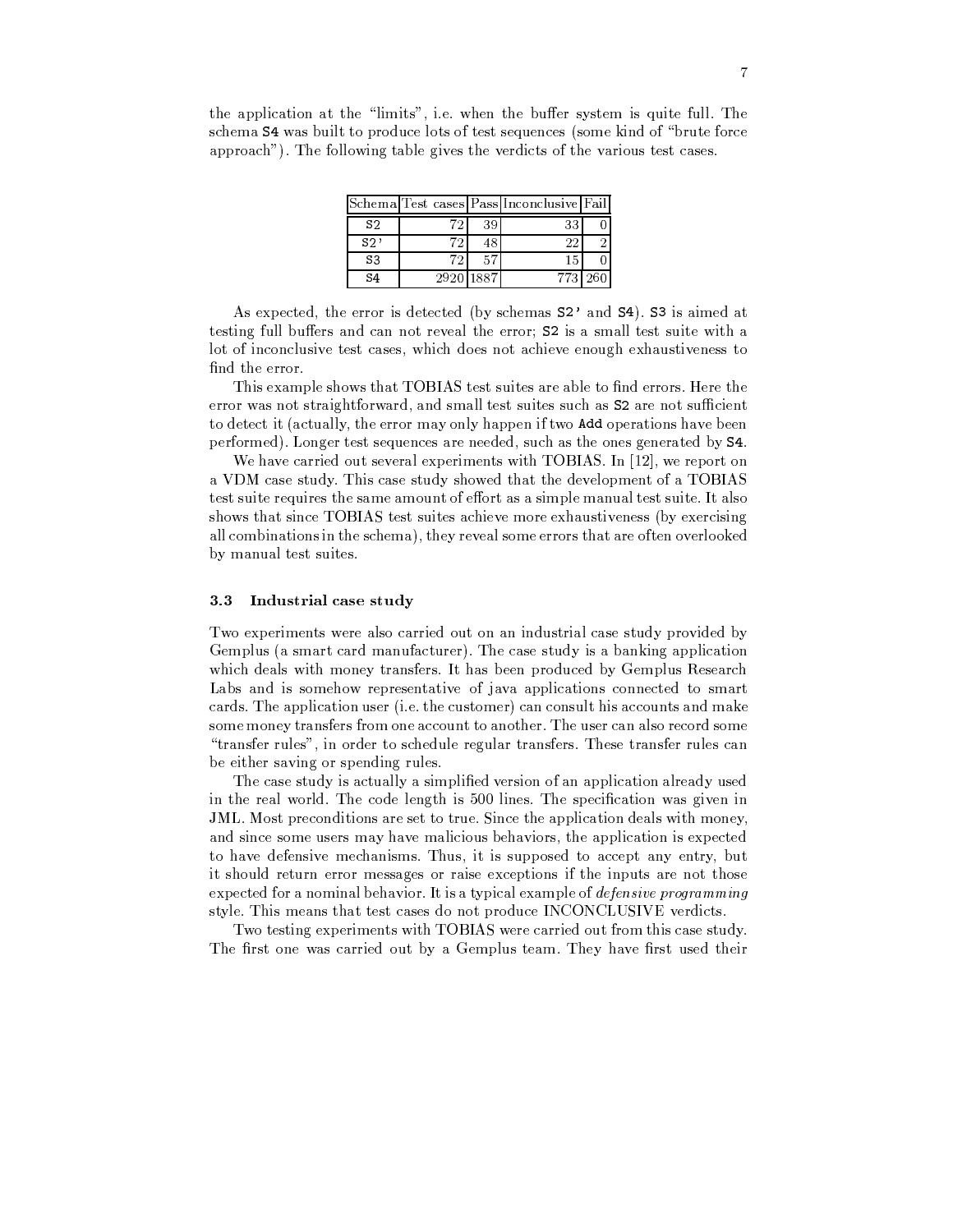internal testing methodology to elaborate an informal test plan. It includes 40 nominal "scenarios" (a scenario is an informal description of a test case). It was possible to abstract those scenarios and express them with only 5 TOBIAS schemas, which were unfolded into 1900 executable test cases. This experiment shows that TOBIAS schemas are more compact than test cases. Moreover, by abstracting test cases into schemas, we ended up with more general schemas than the original scenarios, resulting into 50 times more test cases.

This experiment was considered as a success by our industrial partner. On the one hand, TOBIAS schemas were perceived as an interesting structuring mechanism for the design of tests. On the other hand, the tool allows to complete the original test suites by achieving some kind of exhaustiveness.

The second experiment was carried out by our research team. From the informal requirements, we deduced 17 TOBIAS schemas, mainly to simulate malicious behaviors. They were unfolded into 1100 test sequences, representing 40 000 Java code lines (for JUnit). It took 6 person-day to analyze the specification, produce the abstract scenarios, execute the tests and analyze the traces. (The test suite execution time by itself takes only 1 hour.) The execution of the test cases revealed 16 errors, in either the Java code or in the corresponding JML specification. A discussion with the Gemplus team after the experiment showed that we discovered most of the errors in the code. The only remaining error was impossible to detect because the JML specification did not address this feature of the system.

#### 3.4 Conclusion

TOBIAS is a combinatorial tool that instantiates a large set of test sequences from an abstract description. It aims to be a simple and easy to use tool for combinatorial testing which supports and amplifies the creative work of a test engineer. The tool can also be used in order to express existing test sequences in a more abstract way, which helps the test engineer to structure his test suite.

Several experiments have shown that it is well-suited for a conformance testing activity, in conjunction with executable model-based specification. These experiments include both research and industrial case studies. In all these case studies, the tool allowed to detect errors in the implementation under test.

#### $\overline{\mathbf{4}}$ Handling large test suites

The major strength of TOBIAS is also its main weakness. The combinatorial approach allows to produce large test suites, whose systematic character helps to detect errors. But the size of the test suite may also become a problem when too many resources are needed to run the tests and analyze their results. The first way to avoid combinatorial explosion is to design test schemas with great care. By avoiding useless calls in the schema and by keeping the possible values of a parameter to a minimum, we were able to control the number of generated test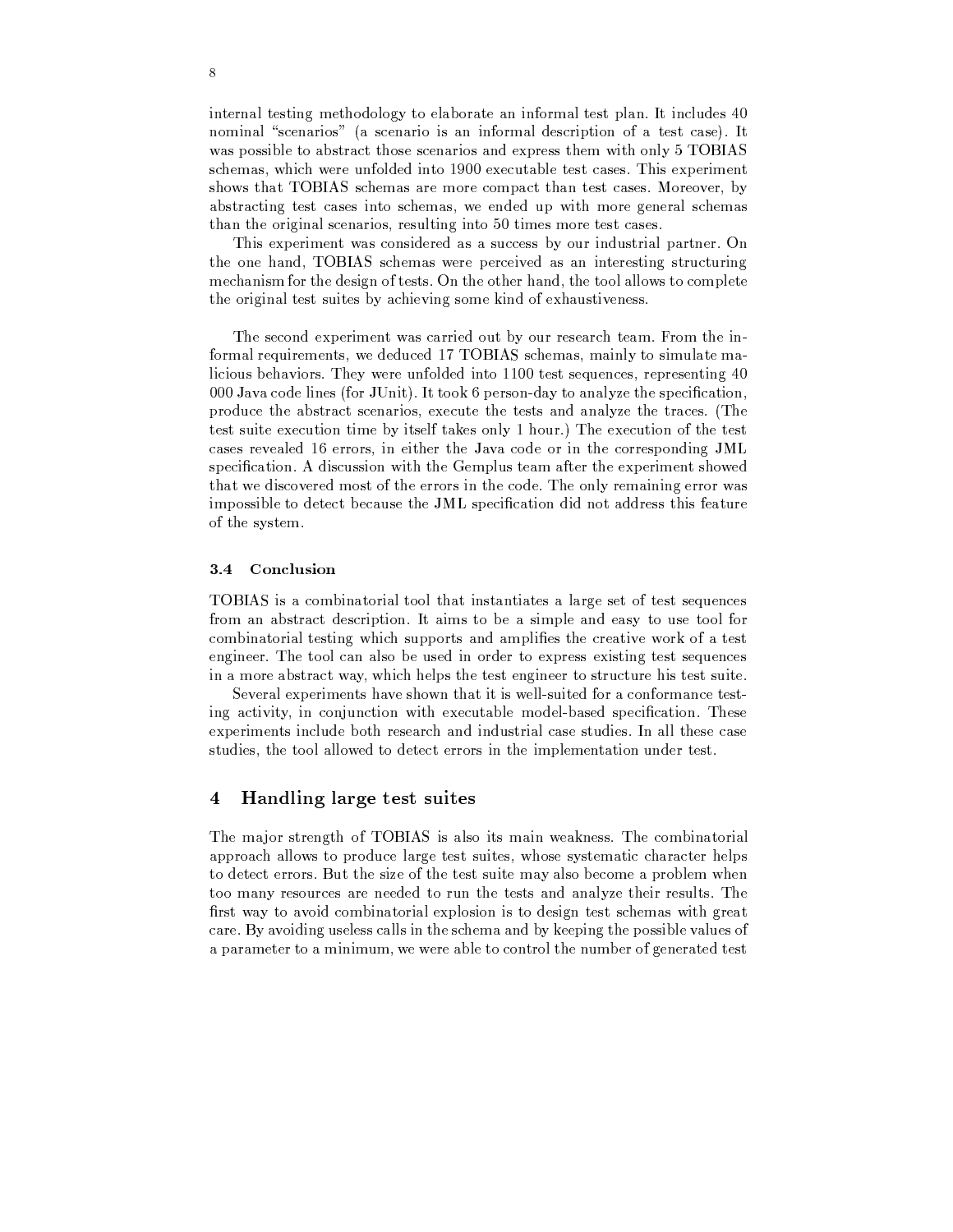cases in the experiments we led so far. Nevertheless, two additional mechanisms have proved to be useful to reduce the amount of tests. They filter the set of test cases either at execution or at generation time.

The typical size of a TOBIAS test suite ranges from hundreds to thousands of tests. Today, the largest test suite generated by the tool counts about 40 000 test cases. Several experiments have shown that such test suites include a large number of inconclusive test cases. For instance, schema S4 leads to 773 INCONCLUSIVE test cases. Although these are useful to test preconditions, their execution may require a significant amount of time, and it makes sense to try to eliminate some of them.

This section will discuss two techniques, based on predicates, that are used to control or cope with the size of TOBIAS test suites.

- Filtering at the execution time: a test driver takes into account the results of the oracle and filters out test cases with a prefix that has already failed one of the checks.
- $-$  Filtering at the generation time: the test case generator can take into account a predicate which filters out test cases whose input parameters do not fulfill the predicate.



Fig. 3. Exploitation of TOBIAS generated tests in the VDM environment

#### Filtering at execution time  $4.1$

By construction, TOBIAS test suites are made up of similar test cases. One of the possible similarities is that several test cases may share a common prefix. For example, schema  $S2'$  includes 9 test cases which start with prefix init() ; Add(2) ; Remove(5). If the execution of the prefix is erroneous (or INCON-CLUSIVE) for any of the 9 test cases, and if the implementation is deterministic, the 8 remaining test cases will also exhibit an erroneous (or INCONCLUSIVE) prefix. It is useless to execute the test cases with this prefix.

Therefore, we have developped test drivers that take this property into account. Every erroneous prefix is stored during the execution of the test suite.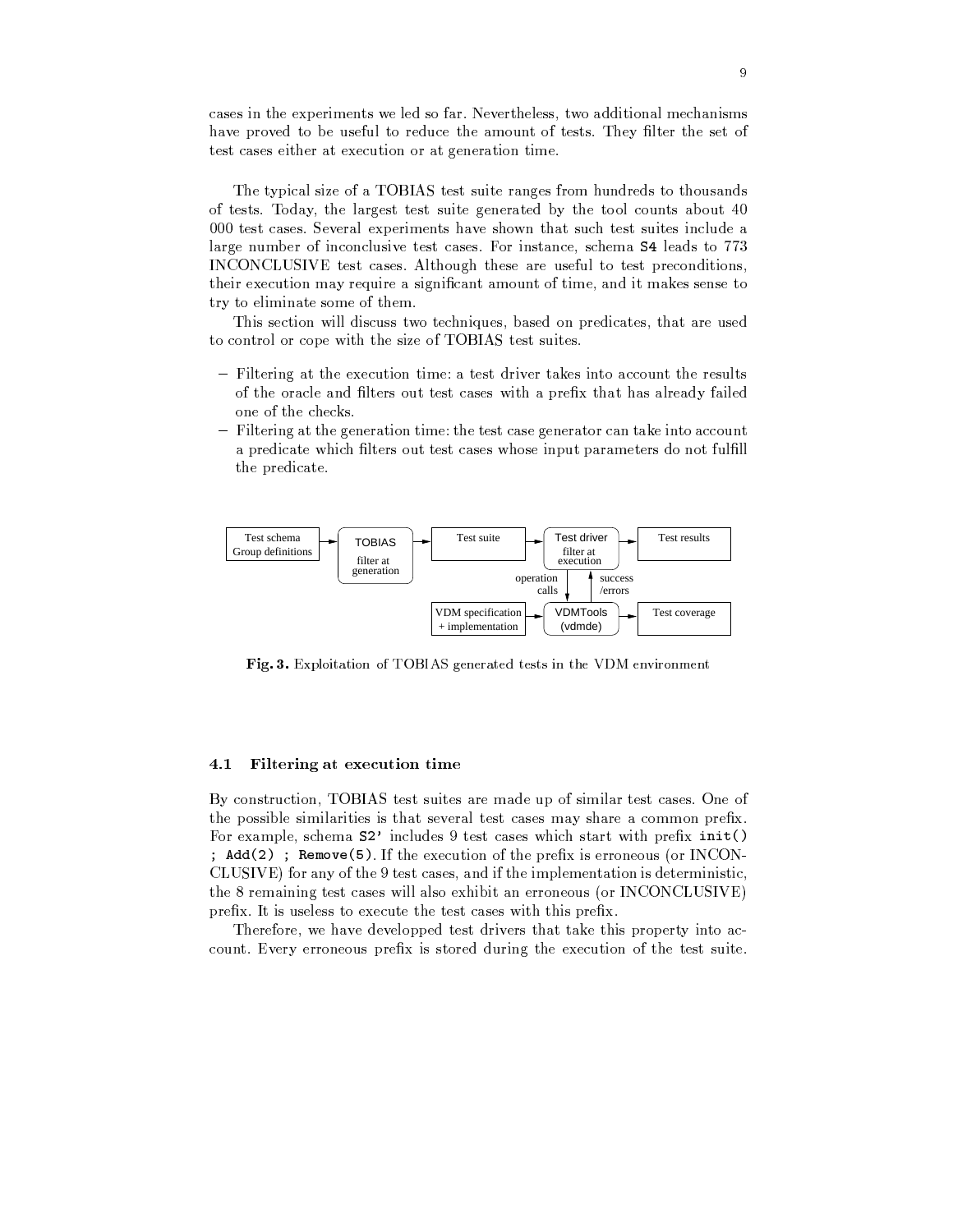Before playing a new test case, it is compared to the stored erroneous prefixes and discarded if it matches any of them.

The nice property of this filtering scheme is that it takes advantage of the executable VDM/JML assertions (mainly preconditions) to help filter the test suite. It does not require additional input from the user. Of course, this filtering scheme is better suited to specifications that include strong preconditions. It will not provide any benefit for specifications which adopt a defensive programming style, with all preconditions set to true.

### Buffer case study

The following table shows the execution time for the 4 test suites of the buffer problem. The tests were executed on a Pentium III/500MHz/128Mb linux machine.

|                |       |           | /DM     |      | JML                |                |                   |                |
|----------------|-------|-----------|---------|------|--------------------|----------------|-------------------|----------------|
| Schemal        | Test  | Pass      | lncon-  | Fail | Exec.              | Exec. Time     | Exec.             | Exec. Time     |
|                | cases |           | clusive |      | Time               | with filtering | Time <sup>2</sup> | with filtering |
| S <sub>2</sub> | 72    | 39        | 33      |      | 2s                 | $1.205$ s.     | $0.709$ s.        | $0.134$ s.     |
| S2'            | 72    | 48        | 22      |      | 2s                 | $1.674$ s.     | $0.524$ s.        | $0.157$ s.     |
| S3             | 72    | 57        | 15      |      | 6 s.               | 4.596 s.       | 0.400 s.          | $0.269$ s.     |
| S <sub>4</sub> |       | 2920 1887 | 773     |      | $260$   2min 05 s. | 9.930 s.       | 14.307 s.         | $1.352$ s.     |

The tests were executed with filtering and non-filtering test drivers. As expected, the optimized drivers execute the test suites quicker than the original test drivers. The speed up is more important when there are many INCON-CLUSIVE (or FAIL) verdicts. Both kinds of drivers reveal the implementation error.

### **Banking application**

The banking application is a typical example of defensive programming. The preconditions of operations are usually set to true, in order to face all kinds of unexpected inputs. With such applications, the test cases never end up with an INCONCLUSIVE verdict. Therefore, filtering at execution time can only take into account the prefixes which lead to a FAIL verdict. In the banking application, this corresponds to a small number of tests (at most  $1\%$ ). Hence, filtering at execution time does not lead to a significant speed-up.

The following experiment was led to make sure that the filtering mechanism did not slow down execution significantly when there are no INCONCLUSIVE test cases. We have executed the tests with both JUnit and our driver for Java, on a Pentium III/500MHz/128Mb Windows machine. This one has some limitations. For instance, it is not possible to set several instantiations for a constructor method in the same test suite (a test suite here is the set of test cases derived from one schema). As a result, some the test suites were not executable with our

<sup>&</sup>lt;sup>2</sup> With JML-Junit environment.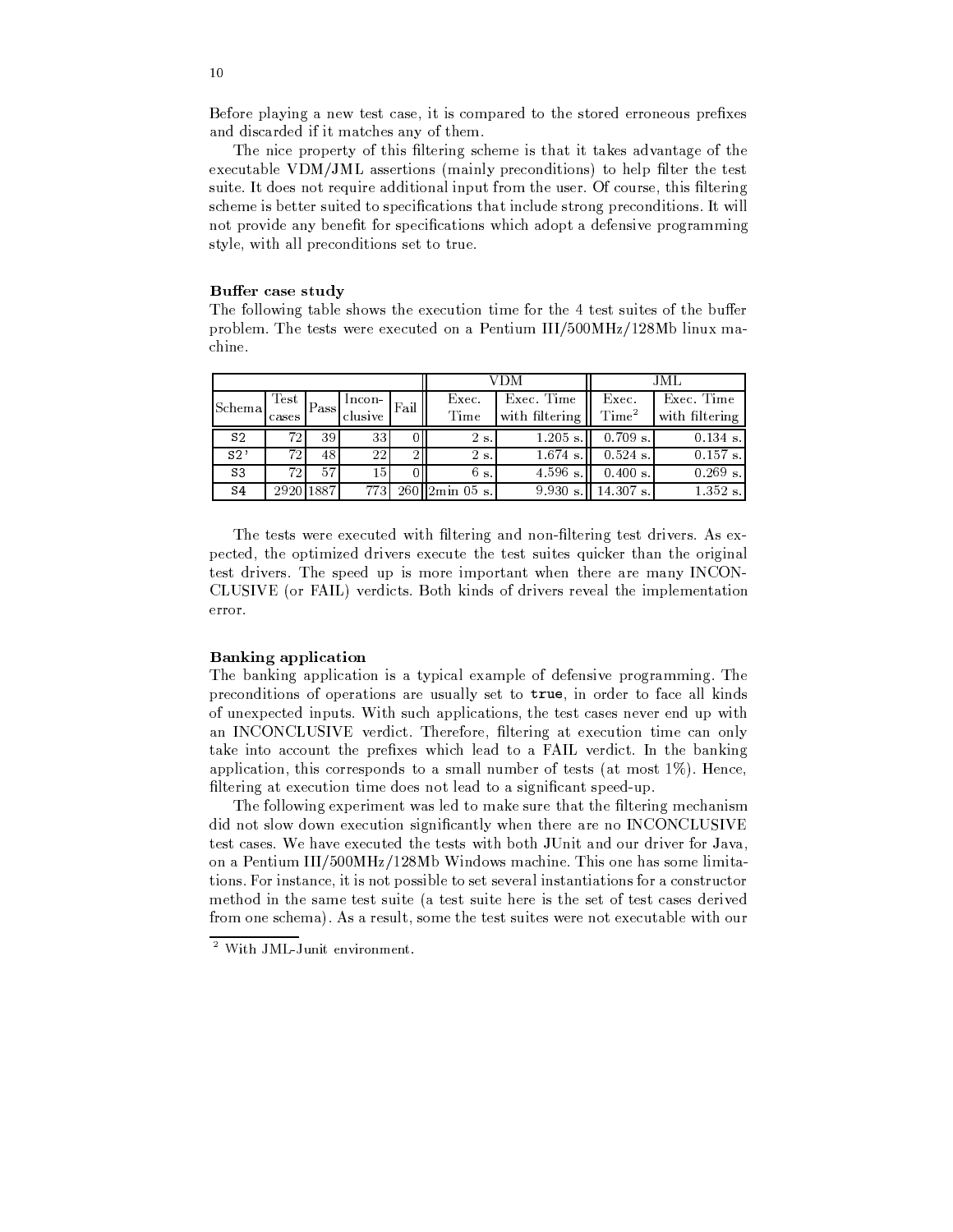| $\operatorname{Schema}$            |                | nb of tests with Junit | with our<br>driver | $S$ peedup |
|------------------------------------|----------------|------------------------|--------------------|------------|
| One account creation               | 162            | $0.671$ s.             | $0.410$ s.         | 0.39       |
| Several account creations          | 96             | $0.401$ s.             | $0.030$ s.         | 0.93       |
| One account deletion               | 30             | 0.160 s.               | 0.060 s.           | 0.63       |
| Several account deletions          | 512            | $2.553$ s.             | $0.641$ s.         | 0.75       |
| Several transfers                  | 1              | 0.050 s.               | 0.060 s.           | $-0.20$    |
| Incorrect transfer (1)             | 16             | $0.251$ s.             | 0.240 s.           | 0.04       |
| Incorrect transfers (2)            | 60             | $0.520$ s.             | $0.601$ s.         | $-0.16$    |
| Incorrect transfers (3)            | $\overline{2}$ | 0.040 s.               | $0.030$ s.         | 0.25       |
| Use of infinity values             | 12             | 0.141 s.               | 0.110 s.           | 0.22       |
| 12 digit numbers                   | 4              | 0.070 s.l              | $0.060$ s.         | 0.14       |
| Transfers and account deletion     | 12             | 0.140 s.               | 0.080 s.           | 0.43       |
| Transfer rules (1)                 | 120            | $2.163$ s.             | $2.204$ s.         | $-0.02$    |
| Transfer rules (2)                 | 96             | $1.733$ s.             | $1.592$ s.         | 0.08       |
| Transfer rules (3)                 | 12             | $0.341$ s.             | $0.180$ s.         | 0.47       |
| Transfer rules (4)                 | 8              | $0.301$ s.             | $0.110$ s.         | 0.63       |
| Saving rule and account deletion   | 3              | 0.591 s.               | $0.050$ s.         | 0.91       |
| Spending rule and account deletion | 3              | $0.711$ s.             | $0.080$ s.         | 0.87       |

driver. The following table shows the execution time for the tests. As it can be noticed, the execution time with our driver is shorter than with JUnit.

Our experiments (the banking application and the buffers) show that our test driver is faster than JUnit. There are several reasons:

- algorithmic reasons: when a large number of tests have the same prefix, and when this prefix leads to a FAIL or an INCONCLUSIVE verdict, these tests (which are amongs the longest of the test suite) are not executed with our driver. For example, in the S4 schema, 760 tests are discarded, which corresponds to a quater of the tests.
- technical reasons: JUnit has a generic character and uses introspection/reflection facilities to discover the tests stored in a class. Our test driver is directly compiled from the test suite and does not have to find this information. Moreover, we suspect that the graphical interface of JUnit (which were used during our tests) also slows down the execution. The banking experiment, which never leads to INCONCLUSIVE verdicts, shows that these technical reasons alone result in significant speedups.

#### 4.2 Filtering test cases at generation time

The previous section has shown that preconditions and other assertions could filter a lot of INCONCLUSIVE test cases at execution time. TOBIAS provides an other mechanism which allows to eliminate some test cases at generation time, using a VDM predicate as a filter.

Let us consider again the schemas S2 to S4. A lot of the inconclusive verdicts are due to the fact that the total number of removed elements is greater than the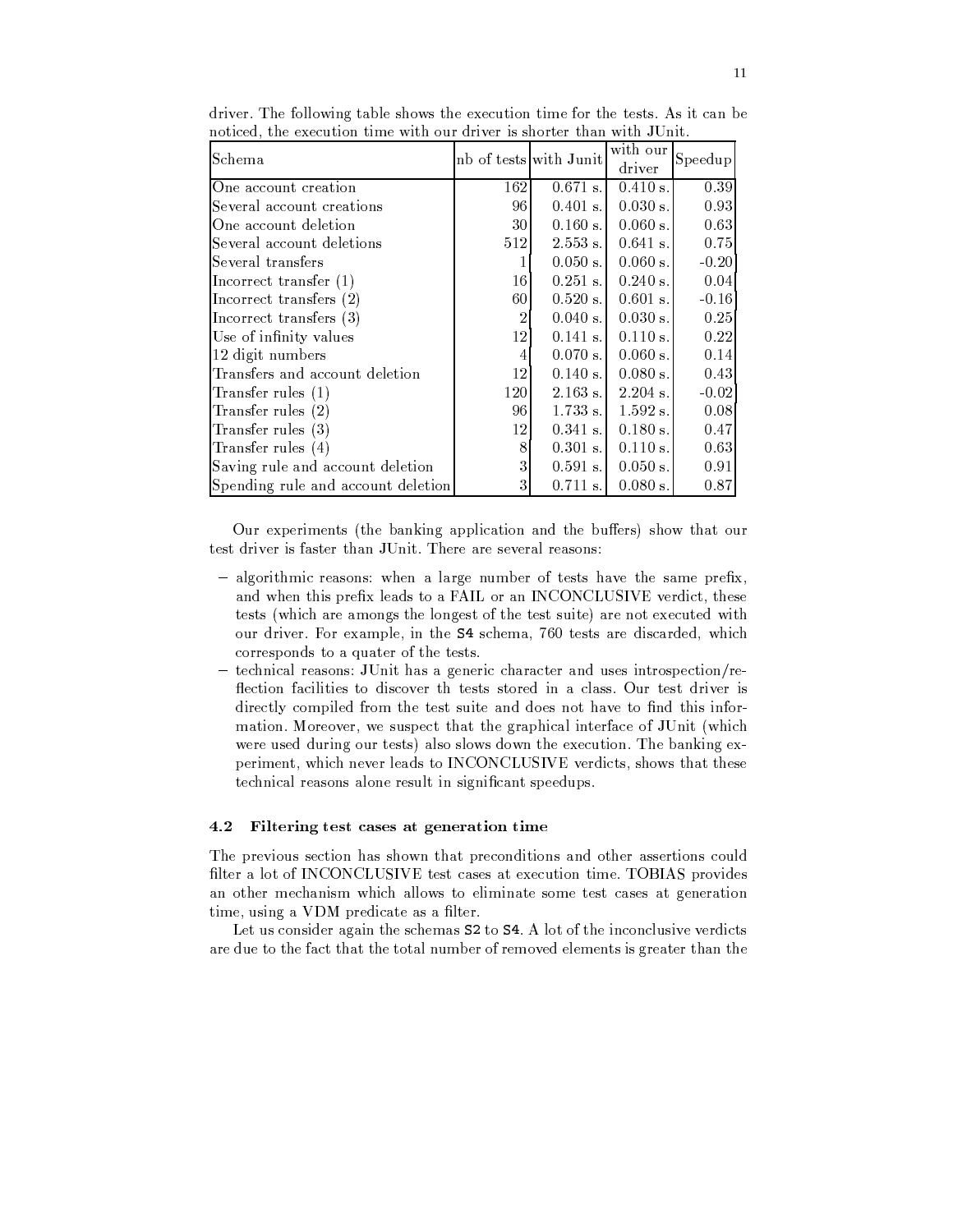total number of added elements. One idea is to complete the schema definitions with a constraint on the combination of parameters. Schema S2 was defined as:

 $\int$  S2 = Init() ; Modify\_Gr^{1..2}  $\{$  with Modify\_Gr =  $\{Add(x)|x \in \{1, 2, 3, 4, 5\}\} \cup \{Remove(y)|y \in \{1, 3, 5\}\}$ and unfolds into 72 test cases:  $S2-TC1$  : Init() ;  $Add(1)$ 

 $\cdots$  $S2-TC72$  : Init() ; Remove(5) ; Remove(5)

Let add1 be the sequence of x parameters associated to each call to Add in a given test case, and dell be the sequence of y parameters associated to each call to Remove. For example, test case  $S2-TC1$  corresponds to add1 = [1] and del1 =  $\Box$ , and test case S2-TC72 corresponds to add1 =  $\Box$  and del1 =  $\Box$ 5,5. The following VDM constraint expresses that the sum of the elements of add1 is greater than or equal to the sum of elements of dell.

```
S2_constraint : () ==> bool
S2_{constant}() == (dcl sommeAdd : nat:=0;
  dcl sommeDel : nat:=0;
  for a in add1 do (sommeAdd: = sommeAdd+a;);
  for d in del1 do (sommeDel:= sommeDel+d;);
return(sommeAdd>=sommeDel))
```
TOBIAS has been extended to generate sequences add1 and del1 for each unfolded test case, and then pass them to a VDM interpreter which evaluates the constraint. Test cases which fail to verify the constraint are discarded from the generated test suite.

With schema S2 and S2\_constraint, the resulting test suite only features 48 test cases, among wich only 9 lead to INCONCLUSIVE verdict (instead of  $33).$ 

This first example has shown that constraints can get rid of INCONCLUSIVE tests at generation time. But this technique requires the test engineer to write the constraint, while filtering at execution time took advantage of the existing preconditions. Still, filtering at generation time is an interesting mechanism, because constraints can be motivated by other concerns than simply ruling out INCONCLUSIVE tests, as will be shown in the following example.

### Application to the banking problem

It was already mentioned that the banking problem does not lead to INCON-CLUSIVE verdicts. Still, constraints can be used in this case study to master combinatorial explosion by adding further test hypotheses.

One of the 17 schemas is named "Several account deletions". It is unfolded into 512 test cases, which is actually the highest number of test cases in this experiment. This schema is defined as follows:

12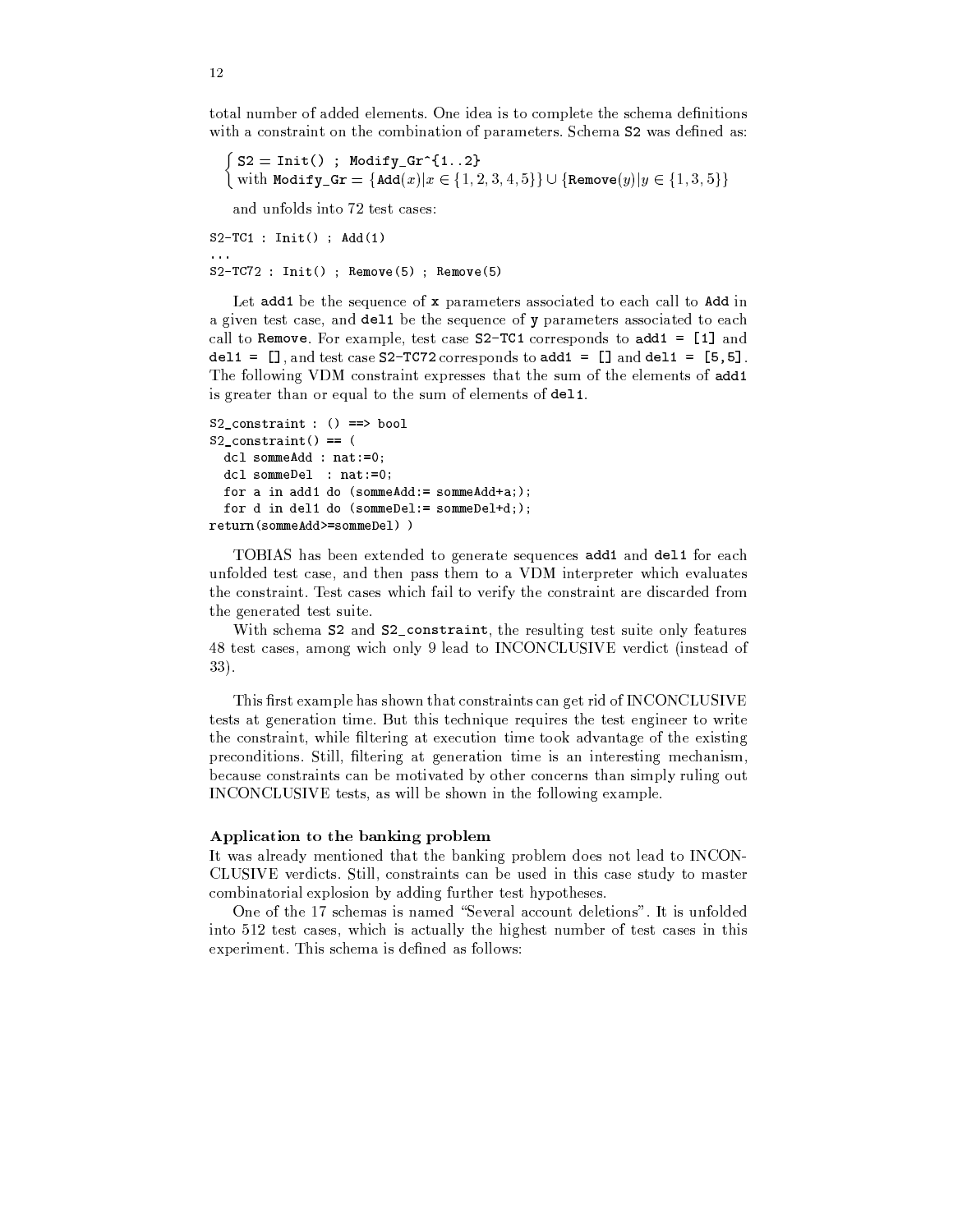Create<sup>{</sup>{2..2}; Delete<sup>{2}</sup>{3..3}; CreateErr; Delete

where Create has only one instance, CreateErr has two instances and Delete has four instances corresponding to four possible values of its only integer parameter. This schema is unfolded thus into  $1*1*4*4*4*2*4=512$  test cases.

In order to reduce this size, one may wish to express additional test hypotheses. For example, Delete can be instantiated as Del(10), Del(11), Del(12), or  $Del(13)$ . A first test hypothesis may be that the order of the first three instances of Delete is not significant. Therefore the following test sequences are equivalent for the tester:

```
Create; Create; Del(10); Del(11); Del(12); CreateErr; Del(10)
Create; Create; Del(12); Del(11); Del(10); CreateErr; Del(10)
```
Let del 1 be the sequence of parameters associated to the first three calls to **Delete**, the following constraint expresses that only the sequence where the parameters appear in ascending order will be kept:

```
forall val1, val2 in set inds del1 &
               val1 \le val2 => del1(vall) \le del1(vall)
```
Another test hypothesis (here a regularity hypothesis) is that it does not make sense to try to delete the same account more than twice. This hypothesis can be enforced if the four Delete calls refer to at least three different accounts. Let delleft be the single element sequence corresponding to the fourth call to Delete, this constraint can be expressed as:

### $card(elements(del1)$  union elems $(de12))$  >=3

These hypotheses are then grouped into the following constraint.

```
Delete<sub>C</sub> : () == > boolDelete<sub>C</sub>() == (return(
          (forall val1, val2 in set inds del1 &
                  val1 \le val2 => del1(vall) \le del1(vall)and
           card(elements(del1) union elems(de12)) >= 3\lambda\mathcal{E}
```
When TOBIAS takes this constraint into account, the number of unfolded test cases is reduced from 512 to 80. From a test engineer point of view, this reduction may be interesting since it results in a better balance of the whole test suite. Thus this test schema no longer appears as the most significant one.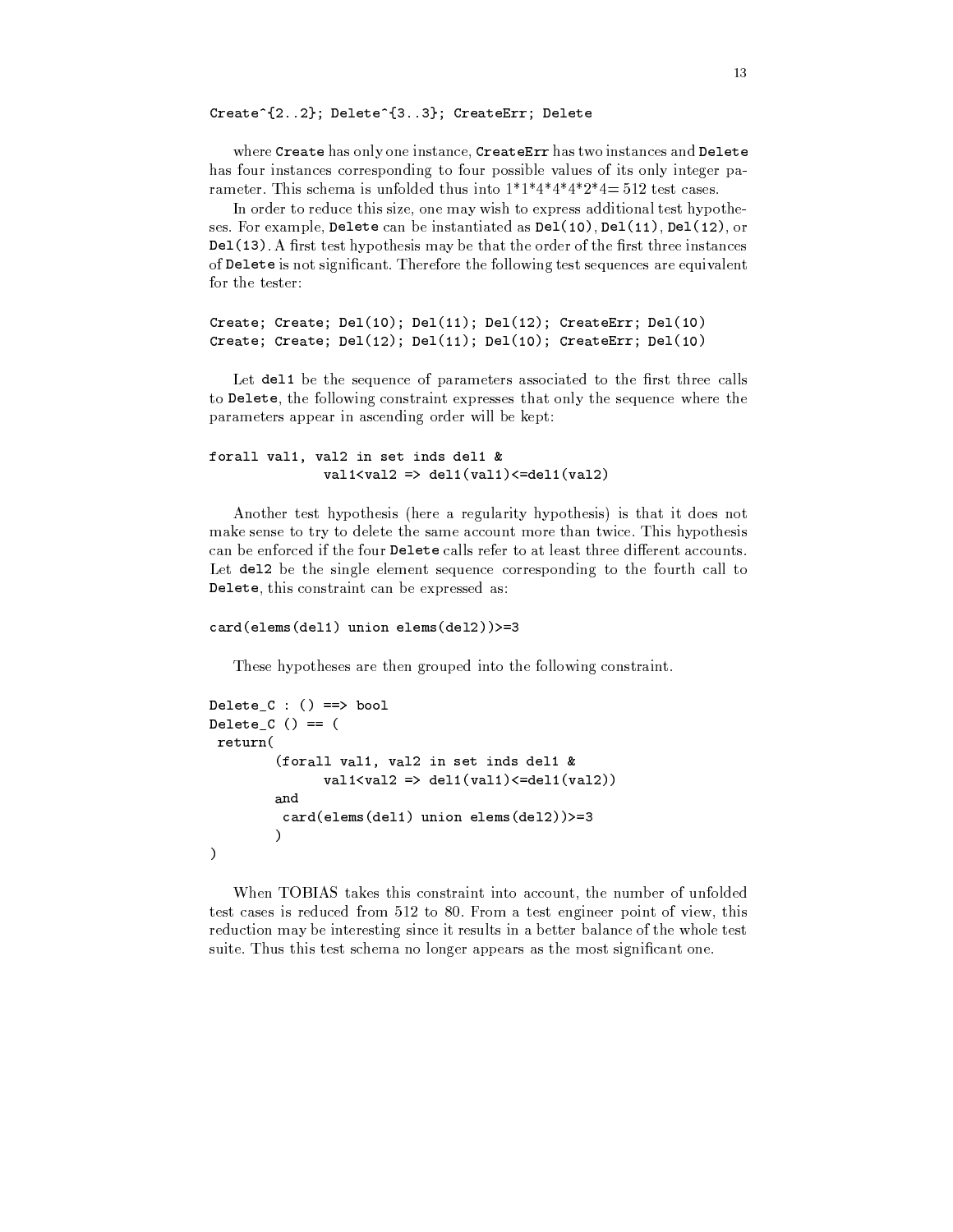#### Conclusion  $\overline{5}$

This paper has presented TOBIAS, a test case generator based on the combinatorial unfolding of test schemas. It has shown how the tool can be combined with executable model-based specifications in a conformance testing process. TOBIAS aims to be a simple and easy to use tool for combinatorial testing which supports and amplifies the creative work of a test engineer. The tool has proved to be useful to detect errors in several case studies, including an industrial experiment where Java code was tested against a JML specification.

Other tools adopt a combinatorial testing approach in combination with model-based specifications. Korat [2] and JML-JUnit [3] generate combinations of a call to a constructor followed by a single call to one of the methods of the class. Korat uses an elaborate generator to cover a wide range of calls to the constructor. TOBIAS adds the possibility to express a sequence of method calls in the test schema, allowing to reach states that cannot be created with the constructor and to express tests on the basis of a behavior.

This paper has also presented filters that help master the size of the generated test suites. Filtering at execution time is an interesting feature because it does not require additional inputs from the test engineer. It allows to filter a significant percentage of the tests for specifications with strong preconditions.

Filtering at generation time requires that the test engineers express some constraints on the schema parameters. But it is a more flexible filtering mechanism and allows to translate test hypotheses into filtering constraints.

Perspectives Several improvements may be considered when filtering at generation time. On the one hand, several typical constraints could be added as primitives of the schema language. For example, a variant of iteration of a method could mandate parameter values to be all different, or to appear in ascending order. On the other hand, a library of constraints could be developed to express frequently used testing constraints. Moreover, since constraints translate test hypotheses, the library could be structured in terms of these higher level concerns.

Still, improvements in filtering capabilities should not prevent the test engineers from handling combinatorial explosion by a careful design of their test schemas. Further methodological advances are needed to guide the elaboration of test schemas. We expect that further experiments with TOBIAS with help us to progress in that direction.

## References

1. B.K. Aichernig. Automated black-box testing with abstract VDM oracles. In M. Felici, K. Kanoun, and A. Pasquini, editors, SAFECOMP'99, LNCS 1698, pages 250-259. Springer, 1999.